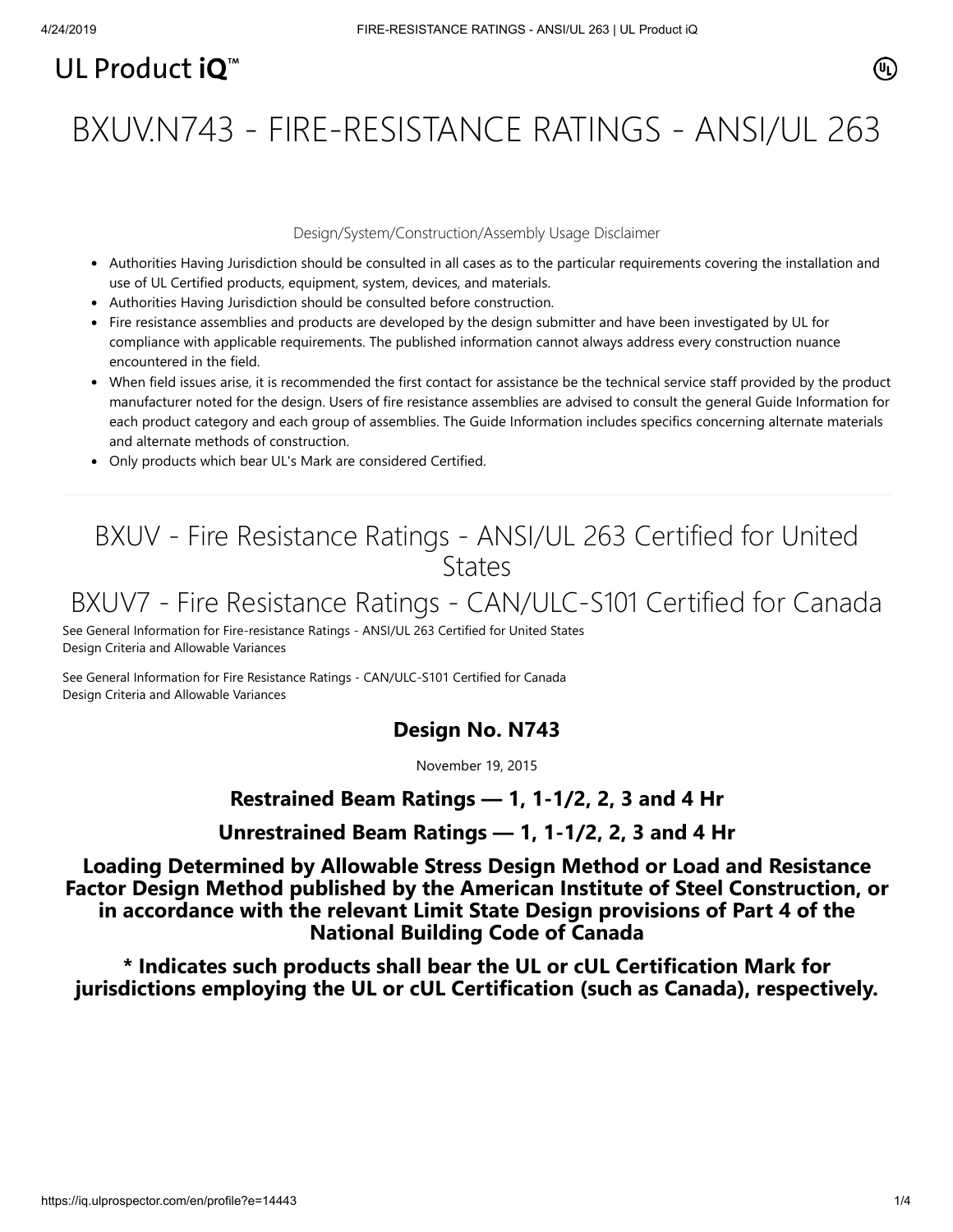

1. **Steel Beam —** W8x28 min size.

2. **Normal Weight or Lightweight Concrete —** Normal weight concrete: carbonate or siliceous aggregate, 3500 psi compressive strength, unit weight 145 ± 3 pcf. Lightweight concrete: expanded shale, clay, or slate aggregate by rotary-kiln method, 3500 psi compressive strength, unit weight  $110 \pm 3$  pcf.

3. **Shear Connector —** (Optional) — Studs, 3/4 in. diam headed type or equivalent per AISC specifications. Welded to the top flange of beam through the steel floor units.

4. **Welded Wire Fabric —** (Optional) — 6x6-10/10 SWG.

5. **Steel Floor and Form Units\* —** 1-1/2 to 3 in. deep fluted, cellular or corrugated units in any combination welded to beam.

6. **Spray-Applied Fire Resistive Materials\* —** Prepared by mixing with water. Spray-applied in one or more coats to beam surfaces to a min final thickness as shown in the tables below. Beam surfaces must be clean and free of dirt, loose scale and oil. Crest areas of deck above the beams shall be filled with Spray-Applied Fire Resistive Materials. Min average and min individual density of 15 pcf and 14 pcf respectively for Types 300, 300AC, 300ES, 300HS, 300N, 3000, 3000ES and SB. For Types 400, 400AC and 400ES min average and min individual density of 22 pcf and 19 pcf respectively. Min avg density of 44 pcf with min ind value of 40 pcf for Types M-II and TG. Min avg density of 47 pcf, with min individual value of 43 pcf for Type M-II/P. For method of density determination, see Design Information Section, Sprayed Material.

The thicknesses of Spray-Applied Fire Resistive Materials shown in the table below are applicable when the beams are supporting solid concrete slabs or floor assemblies containing only fluted floor or form units with normal weight concrete.

|                  | Min Thkns In.          |                          |  |
|------------------|------------------------|--------------------------|--|
| <b>Rating Hr</b> | <b>Restrained Beam</b> | <b>Unrestrained Beam</b> |  |
|                  | 3/8                    | 3/8                      |  |
| $1 - 1/2$        | 7/16                   | 9/16                     |  |
| $\overline{2}$   | 11/16                  | 3/4                      |  |
| 3                | $1 - 1/16$             | $1 - 3/16$               |  |
| $\overline{4}$   | $1 - 7/16$             | $1 - 5/8$                |  |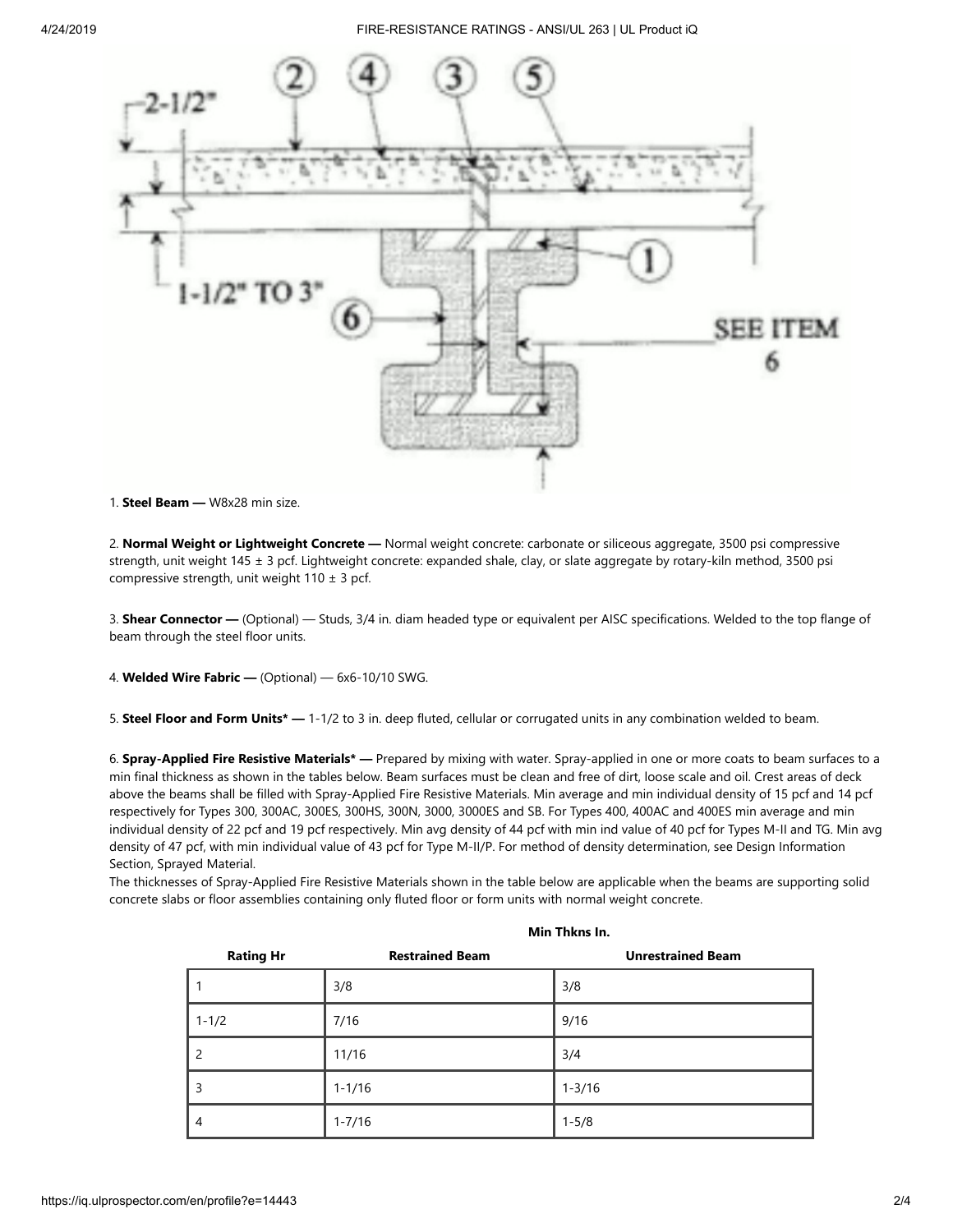#### 4/24/2019 FIRE-RESISTANCE RATINGS - ANSI/UL 263 | UL Product iQ

**Min Thkns In.**

The thicknesses of Spray-Applied Fire Resistive Materials shown in the table below are applicable when the beams are supporting solid concrete slabs or floor assemblies containing only fluted floor or form units with lightweight concrete.

| <b>Rating Hr</b> | <b>Restrained Beam</b> | <b>Unrestrained Beam</b> |
|------------------|------------------------|--------------------------|
|                  | 1/2                    | 1/2                      |
| $1 - 1/2$        | 5/8                    | 3/4                      |
| 2                | 7/8                    |                          |
| 3                | $1 - 3/8$              | $1 - 5/8$                |
| 4                | $1 - 7/8$              | $2 - 1/4$                |

The thicknesses of Spray-Applied Fire Resistive Materials shown in the table below are applicable when the beams are supporting floor assemblies containing cellular or corrugated floor units with normal weight concrete.

|                          | Min Thkns In.          |                          |  |
|--------------------------|------------------------|--------------------------|--|
| <b>Rating Hr</b>         | <b>Restrained Beam</b> | <b>Unrestrained Beam</b> |  |
|                          | 1/2                    | 1/2                      |  |
| $1 - 1/2$                | 9/16                   | 11/16                    |  |
| $\overline{\phantom{0}}$ | 7/8                    | 15/16                    |  |
| 3                        | $1 - 3/8$              | $1 - 9/16$               |  |
| $\overline{4}$           | $1 - 7/8$              | $2 - 1/8$                |  |

#### The thicknesses of Spray-Applied Fire Resistive Materials shown in the table below are applicable when the beams are supporting floor assemblies containing cellular or corrugated floor units with lightweight concrete.

| <b>Rating Hr</b>         | <b>Restrained Beam</b> | <b>Unrestrained Beam</b> |
|--------------------------|------------------------|--------------------------|
|                          | 5/8                    | 5/8                      |
| $1 - 1/2$                | 13/16                  | 15/16                    |
| $\overline{\phantom{0}}$ | $1 - 1/8$              | $1 - 1/4$                |
| 3                        | $1 - 13/16$            | $2 - 1/8$                |
| 4                        | $2 - 7/16$             | $2 - 15/16$              |

#### **Min Thkns In.**

**BERLIN CO LTD** — Types 400, 300, 300ES, 300N, or SB; Types M-II, TG and M-II/P

**GREENTECH THERMAL INSULATION PRODUCTS MFG CO L L C** — Types 300, 300AC, 400, or 400AC; Types M-II, TG and M-II/P

**ISOLATEK INTERNATIONAL** — Types 300, 300AC, 300ES, 300HS, 300N, SB, 400, 400AC, 400ES, 3000, or 3000ES; Types M-II, TG and M-II/P

**NEWKEM PRODUCTS CORP** — Types 300, 300ES, 300N, 400, or SB; Types M-II, TG and M-II/P

## **\* Indicates such products shall bear the UL or cUL Certification Mark for jurisdictions employing the UL or cUL Certification (such as Canada),**